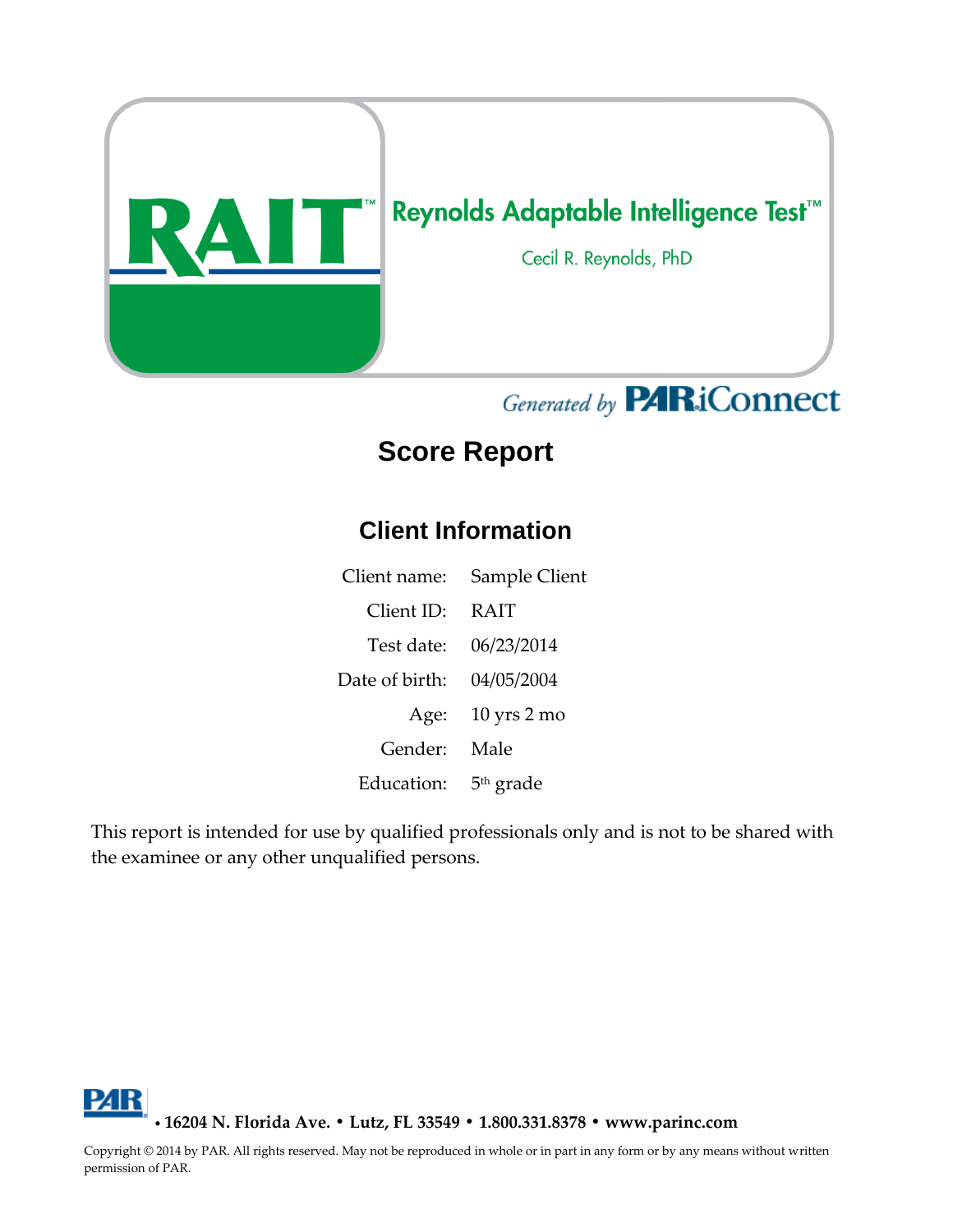|                                        | Name: Sample Client        |
|----------------------------------------|----------------------------|
| Gender: Male                           |                            |
|                                        | Ethnicity: (not specified) |
| Grade/education: 5 <sup>th</sup> grade |                            |
|                                        | ID#: RAIT                  |
|                                        | Examiner: Dr Anderson      |

|                    | Year | <b>Month</b> | <b>Day</b> |
|--------------------|------|--------------|------------|
| <b>Date tested</b> | 2014 | 06           | 23         |
| Date of birth      | 2004 | 04           | 05         |
| Age                | 10   | 02           | 18         |
|                    |      |              |            |

#### **RAIT Score Summary**

|                                       |                                | Subtest age-adjusted T score                              |                                             |                                                    |                                             |                                                      |
|---------------------------------------|--------------------------------|-----------------------------------------------------------|---------------------------------------------|----------------------------------------------------|---------------------------------------------|------------------------------------------------------|
|                                       | <b>Subtest</b><br>raw<br>score | <b>Crystallized</b><br><b>Intelligence</b><br>Index (CII) | <b>Fluid</b><br>Intelligence<br>Index (FII) | <b>Total</b><br><b>Intelligence</b><br>Index (TII) | Quantitative<br>Intelligence<br>Index (QII) | <b>Total Battery</b><br>Intelligence<br>Index (TBII) |
| <b>General Knowledge</b><br>(GK)      | 11                             | 52                                                        |                                             | 52                                                 |                                             | 52                                                   |
| <b>Nonverbal Analogies</b><br>(NVA)   | 27                             |                                                           | 53                                          | 53                                                 |                                             | 53                                                   |
| <b>Sequences</b><br>(SEQ)             | 25                             |                                                           | 57                                          | 57                                                 |                                             | 57                                                   |
| <b>Quantitative Knowledge</b><br>(QK) | 14                             |                                                           |                                             |                                                    | 50                                          | 50                                                   |
| <b>Quantitative Reasoning</b><br>(QR) | 18                             |                                                           |                                             |                                                    | 54                                          | 54                                                   |
| <b>Odd Word Out</b><br>(OWO)          | 11                             | 43                                                        |                                             | 43                                                 |                                             | 43                                                   |
| <b>Word Opposites</b><br>(WO)         | 12                             | 45                                                        |                                             | 45                                                 |                                             | 45                                                   |
|                                       | <b>Sum of T scores</b>         | 140                                                       | 110                                         | 250                                                | 104                                         | 354                                                  |
| <b>Index standard score</b>           |                                | 94                                                        | 108                                         | 100                                                | 103                                         | 101                                                  |
| <b>Confidence interval 90%</b>        |                                | 88-100                                                    | 101-113                                     | 95-105                                             | 97-109                                      | 97-105                                               |
|                                       | <b>Percentile rank</b>         | 34.5                                                      | 70.3                                        | 50.0                                               | 57.9                                        | 52.7                                                 |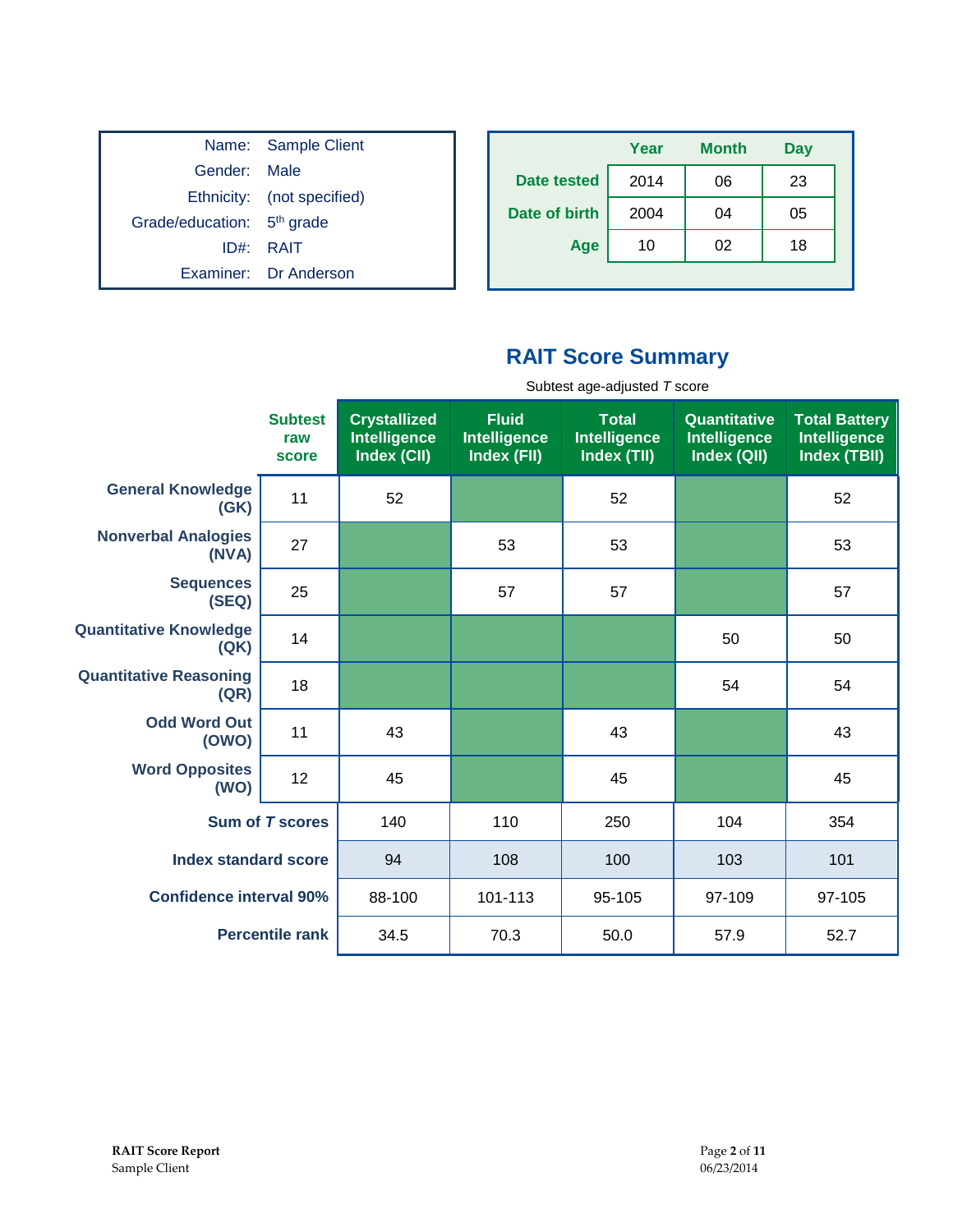#### **RAIT subtests RAIT indexes**



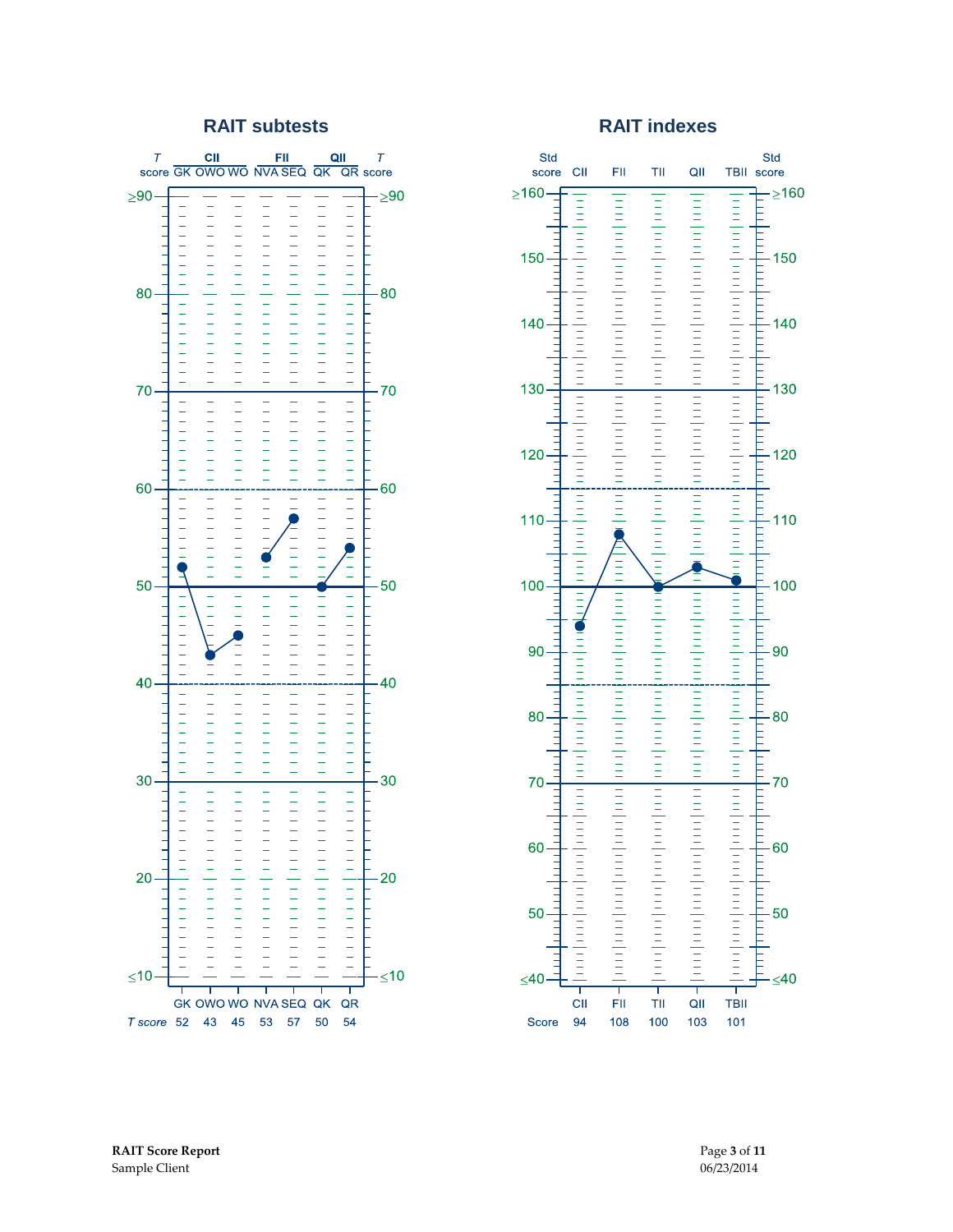#### **Interpretive Caveats**

The test scores, descriptions of performance, and other interpretive information provided in this computer report are predicated on the following assumptions. First, it is assumed that the various subtests were administered and scored correctly in adherence with the general and specific administration and scoring guidelines provided in chapter 2 of the RAIT Professional Manual (Reynolds, 2014). Second, it is assumed that the examinee was determined to be eligible for testing by the examiner according to the guidelines for testing eligibility provided in chapter 2 of the RAIT Professional Manual and the examiner was qualified appropriately to administer and score the RAIT.

This report is intended for use by individuals appropriately qualified and credentialed to interpret the RAIT under the laws and regulations of their local jurisdiction and meeting the guidelines for use of the RAIT as stated in the Professional Manual (see chapter 2).

### **Overview of the Report**

Sample Client took the RAIT. The RAIT is an individually administered measure of intellectual functioning normed for individuals between the ages of 10 and 75 years. The RAIT contains several individual tests of intellectual problem solving and reasoning ability that are combined to form a Crystalized Intelligence Index (CII), a Fluid Intelligence Index (FII), and a Quantitative Intelligence Index (QII). The subtests that compose the CII assess crystallized intelligence, or verbal reasoning ability, along with the ability to access and apply prior learning when solving language-related tasks. The FII is composed of subtests that assess fluid intelligence, or nonverbal reasoning and spatial ability. The QII contains subtests designed to assess quantitative reasoning and problem solving. A Total Battery Intelligence Index (TBII) can be calculated from the combined CII, FII, and QII indices. The TBII is recommended by the author as the most comprehensive and reliable assessment of overall intelligence. However, not all will agree that quantitative reasoning and problem solving should be included in the estimation of general intelligence. In such cases, the TII is the most appropriate estimate of general intelligence (g). The TII is obtained by combining the CII and the FII. The TII measures the two most important aspects of general intelligence according to recent theories and research findings: reasoning or fluid abilities and verbal or crystallized abilities. Each of the index scores is expressed as an age-corrected standard score that is scaled to a mean of 100 and a standard deviation of 15. These scores are approximately normally distributed and can be converted to a variety of other metrics if desired.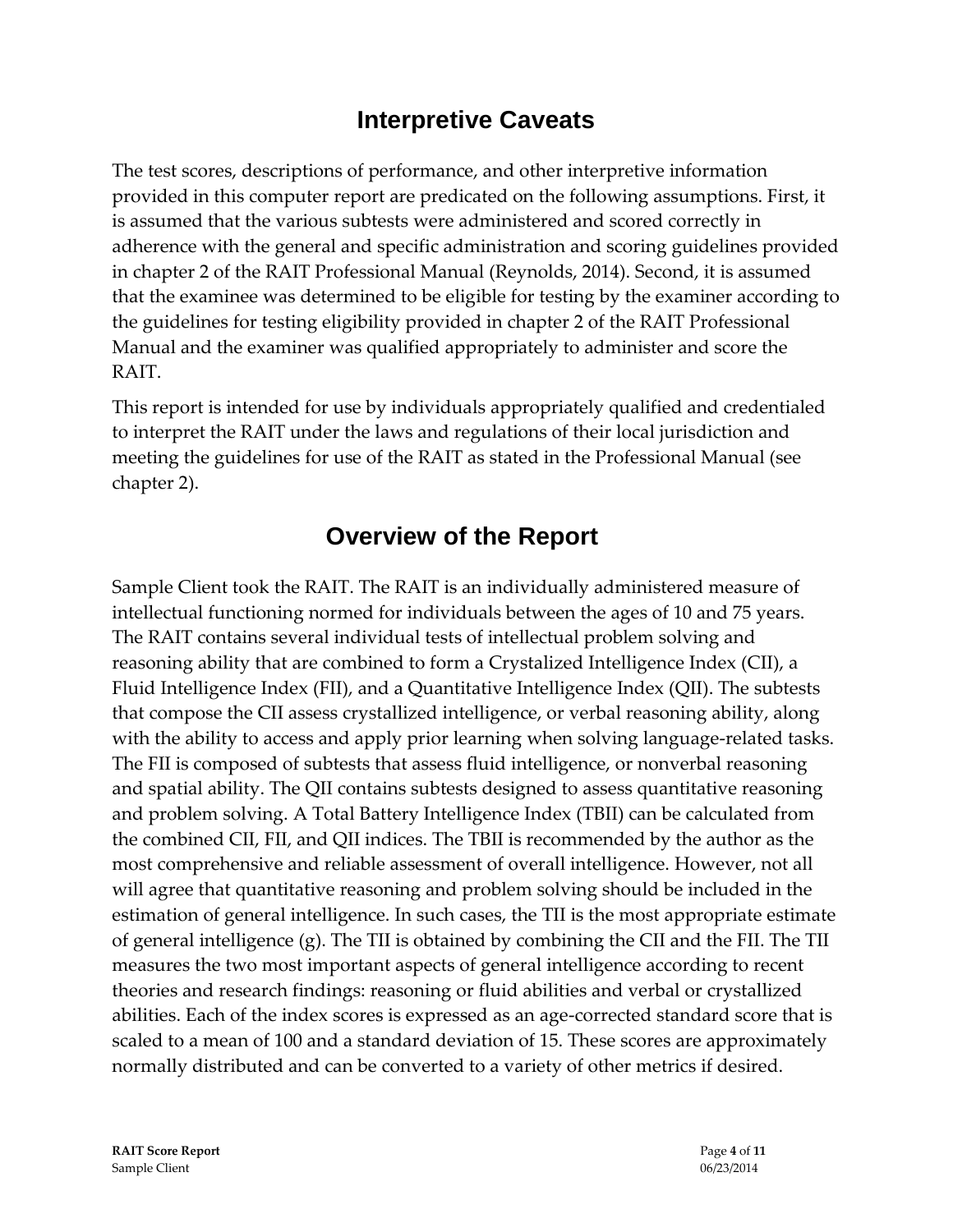## **Embedded Effort<sup>1</sup>**

| <b>TBII Effort</b> | TBII includes items from all seven subtests: General Knowledge,<br>Nonverbal Analogies, Sequences, Quantitative Knowledge,<br>Quantitative Reasoning, Odd Word Out, and Word Opposites.<br>The Embedded Effort Index (EEI) for the TBII was in the<br>satisfactory range for test interpretation. This conclusion is<br>advisory only and based on age-adjusted base rates of effort<br>assessment in the standardization sample. |
|--------------------|-----------------------------------------------------------------------------------------------------------------------------------------------------------------------------------------------------------------------------------------------------------------------------------------------------------------------------------------------------------------------------------------------------------------------------------|
| <b>TII Effort</b>  | TII includes items from five subtests: General Knowledge,<br>Nonverbal Analogies, Sequences, Odd Word Out, and Word<br>Opposites. The EEI for the TII was in the satisfactory range for test<br>interpretation. This conclusion is advisory only and based on<br>age-adjusted base rates of effort assessment in the standardization<br>sample.                                                                                   |
| <b>CII Effort</b>  | CII includes items from three subtests: General Knowledge, Odd<br>Word Out, and Word Opposites. The EEI for the CII was in the<br>satisfactory range for test interpretation. This conclusion is<br>advisory only and based on age-adjusted base rates of effort<br>assessment in the standardization sample.                                                                                                                     |
| <b>FII Effort</b>  | The FII includes items from two subtests: Nonverbal Analogies<br>and Sequences. The EEI for the FII was in the satisfactory range for<br>test interpretation. This conclusion is advisory only and based on<br>age-adjusted base rates of effort assessment in the standardization<br>sample.                                                                                                                                     |
| <b>QII Effort</b>  | QII includes items from two subtests: Quantitative Knowledge<br>and Quantitative Reasoning. The EEI for the QII was in the<br>satisfactory range for test interpretation. This conclusion is<br>advisory only and based on age-adjusted base rates of effort<br>assessment in the standardization sample.                                                                                                                         |

l

**<sup>1</sup>** The Embedded Effort Index provides an empirical assessment of effort and supplements data derived from the examiner's observations. The EEI is derived from a Switching Index where each examinee receives a point each time he or she changes his or her response (e.g., selecting response option 1 on Item 5 and response option 2 on Item 6 = 1 point, selecting response option 1 on Item 5 and response option 1 on Item 6 = 0 points). Infrequent switching index scores paired with low scores on a RAIT index create the EEI index and offer one indication of less-than-adequate effort on the given RAIT Index.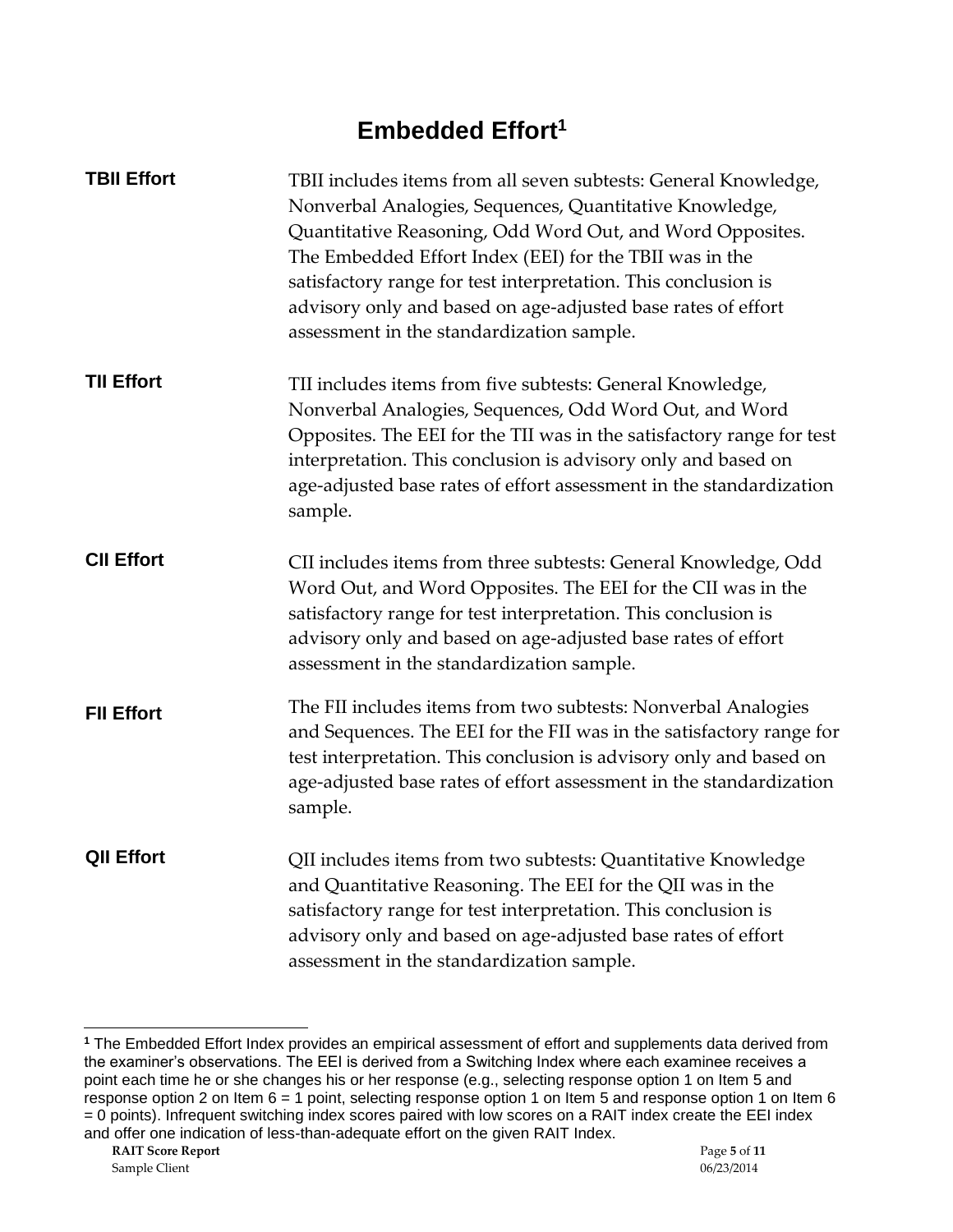# **Index Interpretations**

| <b>TBII</b><br>Interpretation | On testing with the RAIT, Sample Client earned a Total Battery<br>Intelligence Index or TBII of 101. On the RAIT, this level of<br>performance falls within the range of scores designated as average<br>and exceeds the performance of 52.7% of individuals at Sample<br>Client's age. The chances are 90% that Sample Client's true TBII<br>falls within the range of scores from 97 to 105. |
|-------------------------------|------------------------------------------------------------------------------------------------------------------------------------------------------------------------------------------------------------------------------------------------------------------------------------------------------------------------------------------------------------------------------------------------|
| <b>TII Interpretation</b>     | On testing with the RAIT, Sample Client earned a Total<br>Intelligence Index or TII of 100. On the RAIT, this level of<br>performance falls within the range of scores designated as average<br>and exceeds the performance of 50.0% of individuals at Sample<br>Client's age. The chances are 90% that Sample Client's true TII<br>falls within the range of scores from 95 to 105.           |
| <b>CII Interpretation</b>     | On testing with the RAIT, Sample Client earned a Crystallized<br>Intelligence Index or CII of 94. On the RAIT, this level of<br>performance falls within the range of scores designated as average<br>and exceeds the performance of 34.5% of individuals at Sample<br>Client's age. The chances are 90% that Sample Client's true CII<br>falls within the range of scores from 88 to 100.     |
| <b>FII Interpretation</b>     | On testing with the RAIT, Sample Client earned a Fluid<br>Intelligence Index or FII of 108. On the RAIT, this level of<br>performance falls within the range of scores designated as average<br>and exceeds the performance of 70.3% of individuals at Sample<br>Client's age. The chances are 90% that Sample Client's true FII falls<br>within the range of scores from 101 to 113.          |
| <b>QII Interpretation</b>     | On testing with the RAIT, Sample Client earned a Quantitative<br>Intelligence Index or QII of 103. On the RAIT, this level of<br>performance falls within the range of scores designated as average<br>and exceeds the performance of 57.9% of individuals at Sample<br>Client's age. The chances are 90% that Sample Client's true QII<br>falls within the range of scores from 97 to 109.    |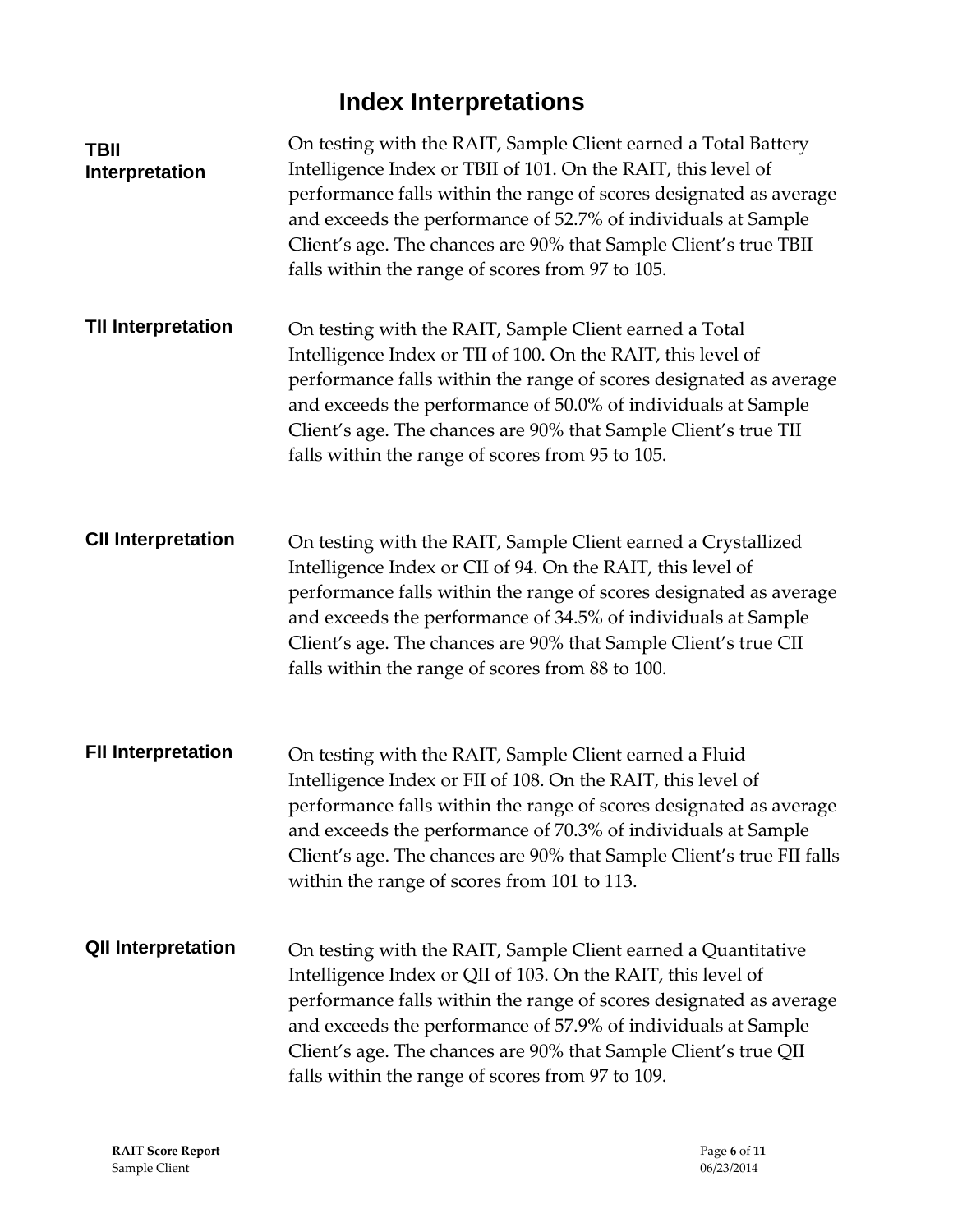# **Discrepancy Interpretation**

| <b>CII-FII</b><br><b>Discrepancy</b><br>Interpretation        | Although Sample Client's TII is a good estimate of his general<br>intelligence, a statistically significant discrepancy exists between<br>Sample Client's FII of 108 and CII of 94, demonstrating generally<br>higher levels of nonverbal intelligence or spatial abilities.<br>Although this discrepancy represents a real difference in Sample<br>Client's abilities in these two general intellectual domains, the<br>actual frequency of occurrence of a difference of this magnitude is<br>relatively common, occurring in 20% of the general population.<br>Therefore, this difference may or may not be indicative of the<br>presence of a psychopathological condition, depending on the<br>results of other clinical assessment information. |
|---------------------------------------------------------------|-------------------------------------------------------------------------------------------------------------------------------------------------------------------------------------------------------------------------------------------------------------------------------------------------------------------------------------------------------------------------------------------------------------------------------------------------------------------------------------------------------------------------------------------------------------------------------------------------------------------------------------------------------------------------------------------------------------------------------------------------------|
| <b>TII-QII</b><br><b>Discrepancy</b><br>Interpretation        | Sample Client's overall level of performance on the QII is<br>consistent with his level of performance on the TII, indicating that<br>his quantitative skills are developed in a manner consistent with<br>his overall general intellectual ability.                                                                                                                                                                                                                                                                                                                                                                                                                                                                                                  |
| <b>CII-QII</b><br><b>Discrepancy</b><br><b>Interpretation</b> | When compared Sample Client's measured level of crystallized<br>intelligence as reflected in Sample Client's CII, it can be seen that<br>his QII significantly exceeds his CII. This result indicates a level of<br>quantitative skill that is generally higher than Sample Client's<br>verbal reasoning skills. Although the size of the observed<br>difference is reliable and indicates a real difference in these two<br>cognitive domains, a difference of this magnitude is relatively<br>common, occurring in >25% of the general population. Therefore,<br>this difference may or may not be indicative of the presence of a<br>psychopathological condition, depending on the results of other<br>clinical assessment information.           |
| <b>FII-QII</b><br><b>Discrepancy</b><br>Interpretation        | Sample Client's overall level of performance on the QII is<br>consistent with his level of performance on the FII, indicating that<br>his quantitative skills are developed in a manner consistent with<br>his fluid, or nonverbal, abilities.                                                                                                                                                                                                                                                                                                                                                                                                                                                                                                        |

**RAIT Score Report** Page **7** of **11** Sample Client 06/23/2014 Sample Client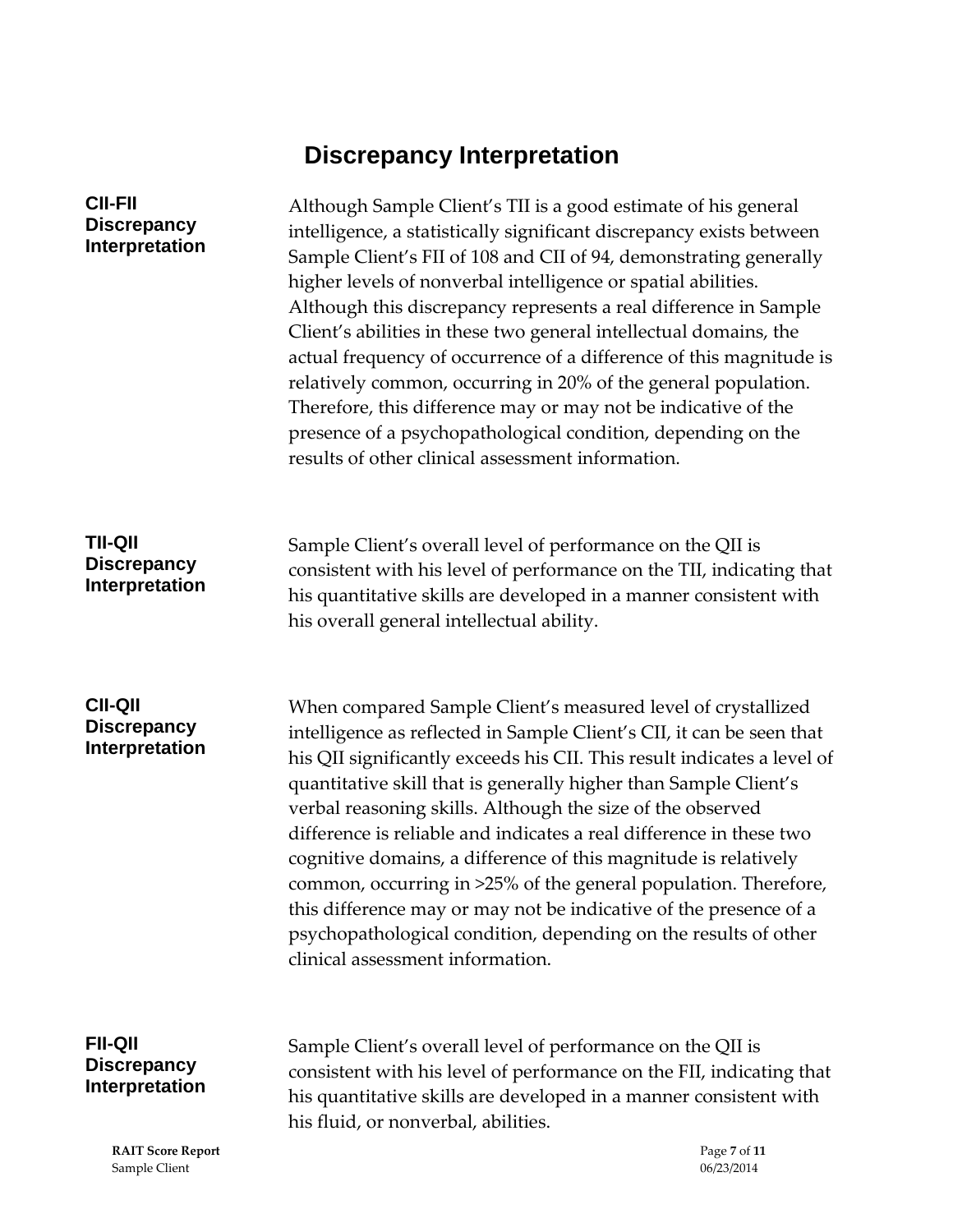| <b>Index Comparisons</b> |                          |                          |                   |                                    |                  |
|--------------------------|--------------------------|--------------------------|-------------------|------------------------------------|------------------|
| <b>Indexes</b>           | <b>Standard</b><br>score | <b>Standard</b><br>score | <b>Difference</b> | <b>Statistical</b><br>significance | <b>Base rate</b> |
| <b>CII - FII</b>         | 94                       | 108                      | 14                | 0.01                               | 20%              |
| <b>CII - QII</b>         | 94                       | 103                      | 9                 | 0.10                               | >25%             |
| QII - FII                | 103                      | 108                      | 5                 | ns                                 | >25%             |
| TII - QII                | 100                      | 103                      | 3                 | ns                                 | >25%             |

## **RAIT Index Discrepancy Table**

# **Subtest Interpretations**

#### **Crystallized Subtests**

| <b>General</b><br><b>Knowledge</b> | The General Knowledge subtest measures common cultural<br>knowledge in combination with reasoning and classification skills<br>by asking the examinee to classify persons of historical notoriety<br>into discrete conceptual categories. On testing with the RAIT,<br>Sample Client earned a T score of 52 on General Knowledge.                                  |
|------------------------------------|--------------------------------------------------------------------------------------------------------------------------------------------------------------------------------------------------------------------------------------------------------------------------------------------------------------------------------------------------------------------|
| <b>Odd Word Out</b>                | Odd Word Out measures verbal reasoning skills in combination<br>with basic vocabulary demands by presenting words, all but one<br>of which have a common conceptual link, and then asking the<br>examinee to determine which word does not belong with the<br>others presented. On testing with the RAIT, Sample Client earned<br>a T score of 43 on Odd Word Out. |
| <b>Word Opposites</b>              | The Word Opposites subtest measures verbal reasoning skills in<br>combination with basic vocabulary demands by asking the<br>examinee to discern which word from a short list is most nearly<br>the opposite in meaning to the target word. On testing with the<br>RAIT, Sample Client earned a T score of 45 on Word Opposites.                                   |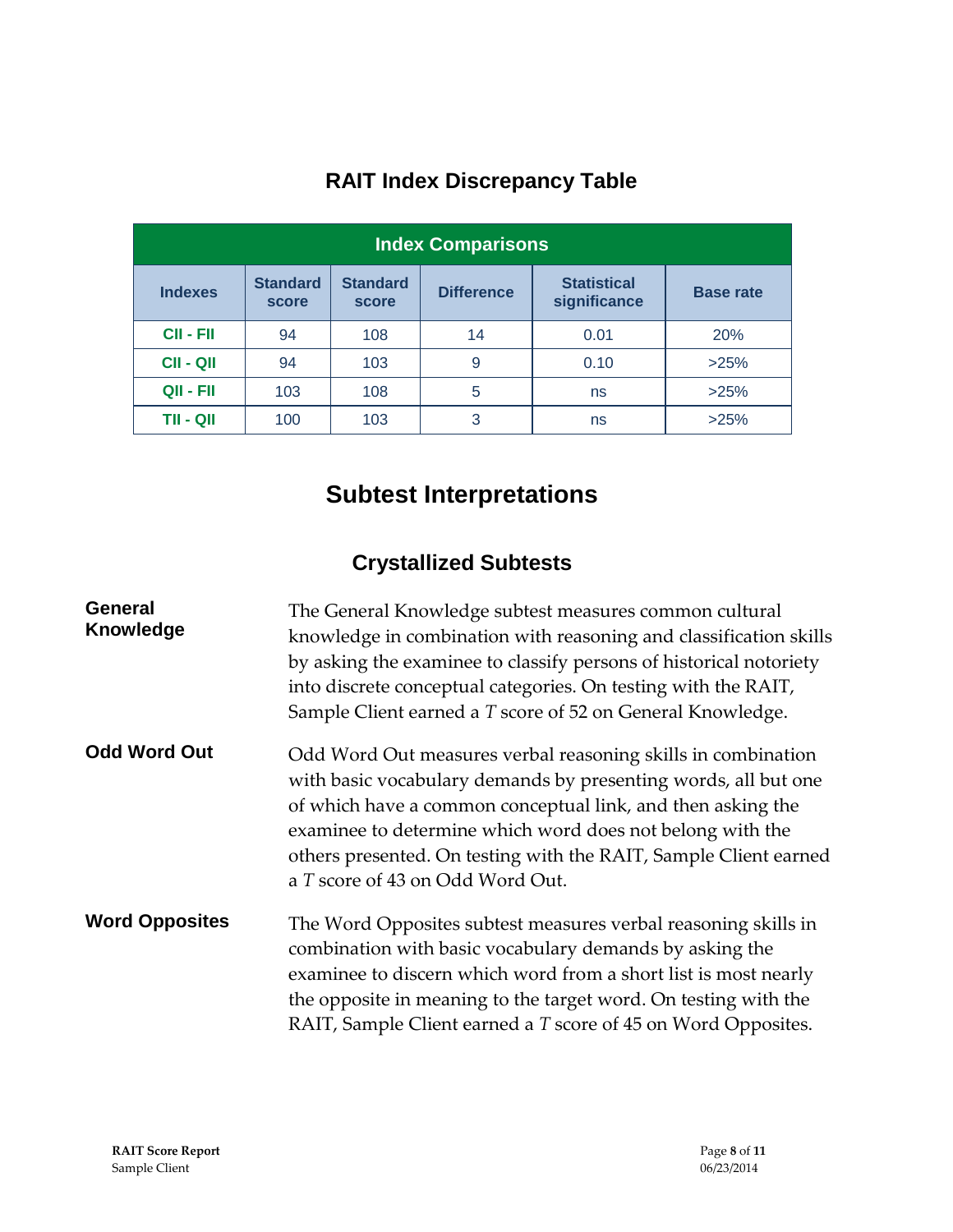#### **Fluid Subtests**

| <b>Nonverbal</b><br><b>Analogies</b> | Nonverbal Analogies measures nonverbal reasoning and logic and<br>tends to invoke deductive over inductive thought by asking the<br>examinee to determine which picture or symbol best completes an<br>incomplete pictorial analogy. On testing with the RAIT, Sample<br>Client earned a T score of 53 on Nonverbal Analogies. |
|--------------------------------------|--------------------------------------------------------------------------------------------------------------------------------------------------------------------------------------------------------------------------------------------------------------------------------------------------------------------------------|
| <b>Sequences</b>                     | Sequences measures nonverbal reasoning, sequencing, and<br>deductive skills by asking the examinee to ascertain which picture<br>or symbol best completes a series of pictures or drawings. On<br>testing with the RAIT, Sample Client earned a T score of 57 on<br>Sequences.                                                 |
|                                      | <b>Quantitative Subtests</b>                                                                                                                                                                                                                                                                                                   |
| Quantitative<br><b>Knowledge</b>     | Quantitative Knowledge measures the ability to apply prior<br>mathematical knowledge to computational and word problems.<br>On testing with the RAIT, Sample Client earned a T score of 50 on<br>Quantitative Knowledge.                                                                                                       |
| $\bigcap  $                          |                                                                                                                                                                                                                                                                                                                                |

**Quantitative Reasoning** Quantitative Reasoning measures the ability to reason using numerical stimuli when the arithmetic knowledge required to derive a solution is minimized. On testing with the RAIT, Sample Client earned a *T* score of 54 on Quantitative Reasoning.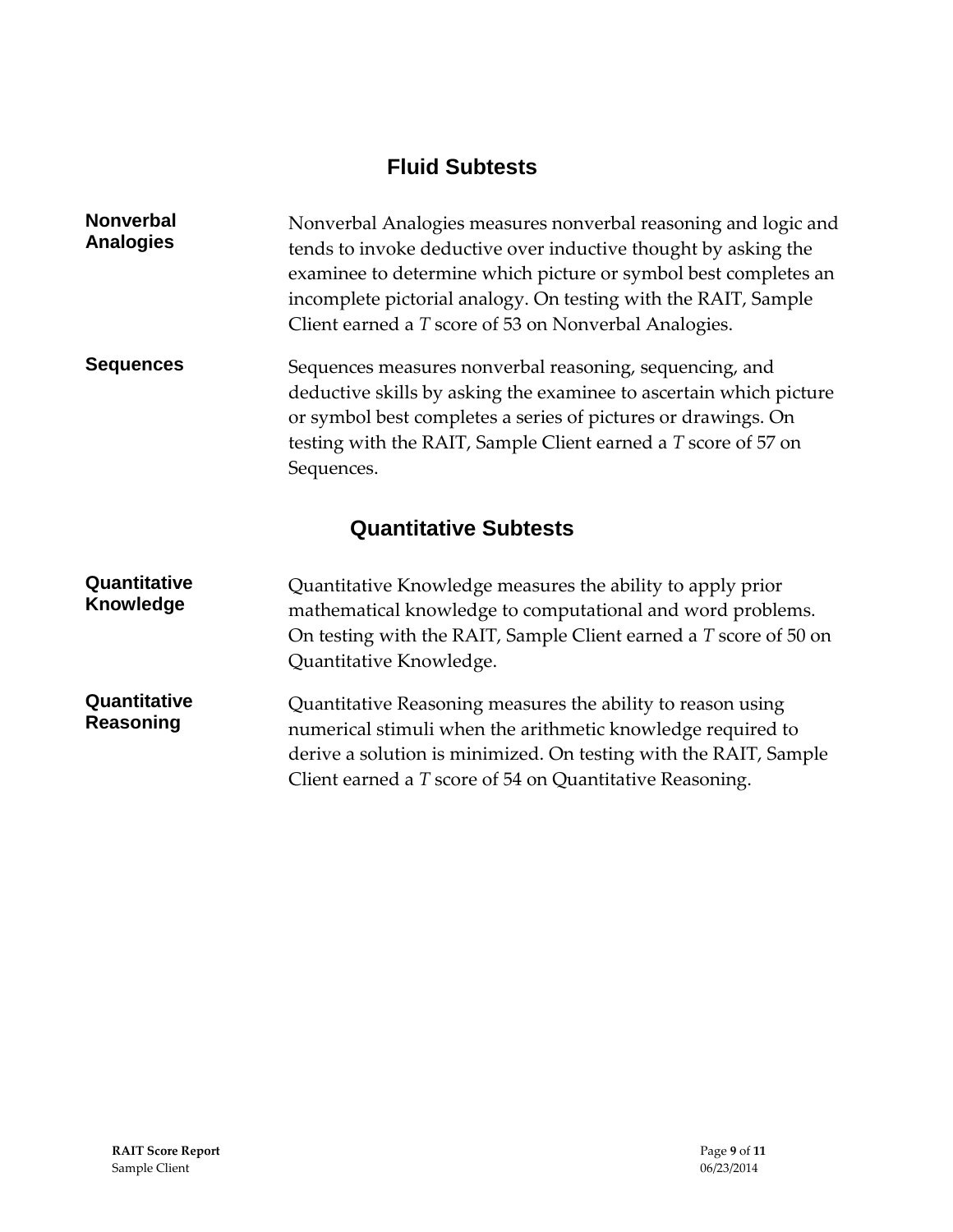#### **RAIT Item Response Table**

| <b>GK</b> |                |             |   |  |
|-----------|----------------|-------------|---|--|
| Item      | Item           | <b>Resp</b> |   |  |
| 1.        | B              | 25.         |   |  |
| 2.        | B              | 26.         |   |  |
| 3.        | F              | 27.         |   |  |
| 4.        | B              | 28.         |   |  |
| 5.        | E              | 29.         | - |  |
| 6.        | B              | 30.         |   |  |
| 7.        | E              | 31.         |   |  |
| 8.        | A              | 32.         |   |  |
| 9.        | A              | 33.         |   |  |
| 10.       | F              | 34.         |   |  |
| 11.       | Ċ              | 35.         |   |  |
| 12.       | B              | 36.         |   |  |
| 13.       | E              | 37.         |   |  |
| 14.       | E              | 38.         |   |  |
| 15.       | $\overline{a}$ | 39.         |   |  |
| 16.       | A              | 40.         |   |  |
| 17.       |                | 41.         |   |  |
| 18.       |                | 42.         |   |  |
| 19.       |                | 43.         |   |  |
| 20.       | A              | 44.         |   |  |
| 21.       |                | 45.         |   |  |
| 22.       |                | 46.         |   |  |
| 23.       |                | 47.         |   |  |
| 24.       |                |             |   |  |

|      |              | <b>NVA</b> |                |  |
|------|--------------|------------|----------------|--|
| Item | <b>Resp</b>  | Item       | Resp           |  |
| 1.   | D            | 27.        | A              |  |
| 2.   | C            | 28.        | В              |  |
| 3.   | C            | 29.        |                |  |
| 4.   | B            | 30.        |                |  |
| 5.   | A            | 31.        |                |  |
| 6.   | B            | 32.        | D              |  |
| 7.   | C            | 33.        | D              |  |
| 8.   | C            | 34.        | D              |  |
| 9.   | D            | 35.        | $\overline{a}$ |  |
| 10.  | B            | 36.        |                |  |
| 11.  | A            | 37.        |                |  |
| 12.  | A            | 38.        |                |  |
| 13.  | E            | 39.        |                |  |
| 14.  | E            | 40.        |                |  |
| 15.  | A            | 41.        |                |  |
| 16.  | E            | 42.        |                |  |
| 17.  | B            | 43.        |                |  |
| 18.  | B            | 44.        |                |  |
| 19.  | A            | 45.        |                |  |
| 20.  | D            | 46.        |                |  |
| 21.  | C            | 47.        |                |  |
| 22.  | D            | 48.        |                |  |
| 23.  | A            | 49.        |                |  |
| 24.  | C            | 50.        |                |  |
| 25.  | $\mathsf{C}$ | 51.        | В              |  |
| 26.  | C            | 52.        |                |  |

|      |             | <b>SEQ</b> |                          |                          |
|------|-------------|------------|--------------------------|--------------------------|
| Item | <b>Resp</b> | Item       | <b>Resp</b>              | Ito                      |
| 1.   | E           | 23.        | E                        | í                        |
| 2.   | A           | 24.        | E                        | $\overline{\phantom{a}}$ |
| 3.   | A           | 25.        | D                        | $\ddot{\phantom{0}}$     |
| 4.   | E           | 26.        | A                        | $\overline{\phantom{a}}$ |
| 5.   | C           | 27.        | A                        | $\ddot{\cdot}$           |
| 6.   | E           | 28.        | $\overline{\phantom{a}}$ | 6                        |
| 7.   | B           | 29.        |                          | Ī                        |
| 8.   | С           | 30.        | $\overline{a}$           | ξ                        |
| 9.   | C           | 31.        | A                        | ļ                        |
| 10.  | B           | 32.        | A                        | 1                        |
| 11.  | B           | 33.        | $\overline{a}$           | 1                        |
| 12.  | C           | 34.        |                          | 1                        |
| 13.  | D           | 35.        |                          | 1                        |
| 14.  | B           | 36.        |                          | 1                        |
| 15.  | D           | 37.        |                          | 1                        |
| 16.  | B           | 38.        |                          | 1                        |
| 17.  | A           | 39.        |                          | 1                        |
| 18.  | D           | 40.        |                          | 1                        |
| 19.  | D           | 41.        | -                        | $\mathbf{1}$             |
| 20.  | C           | 42.        |                          |                          |
| 21.  | E           | 43.        |                          |                          |
| 22.  | С           |            |                          |                          |

| QK   |      |      |             |  |
|------|------|------|-------------|--|
| Item | Resp | Item | <b>Resp</b> |  |
| 1.   | C    | 20.  | D           |  |
| 2.   | B    | 21.  | D           |  |
| 3.   | D    | 22.  |             |  |
| 4.   | D    | 23.  |             |  |
| 5.   | D    | 24.  |             |  |
| 6.   | C    | 25.  |             |  |
| 7.   | C    | 26.  |             |  |
| 8.   | B    | 27.  |             |  |
| 9.   | B    | 28.  |             |  |
| 10.  | D    | 29.  |             |  |
| 11.  | C    | 30.  |             |  |
| 12.  | C    | 31.  |             |  |
| 13.  | B    | 32.  |             |  |
| 14.  | E    | 33.  |             |  |
| 15.  | A    | 34.  |             |  |
| 16.  | E    | 35.  |             |  |
| 17.  | E    | 36.  |             |  |
| 18.  |      | 37.  |             |  |
| 19.  |      | 38.  |             |  |